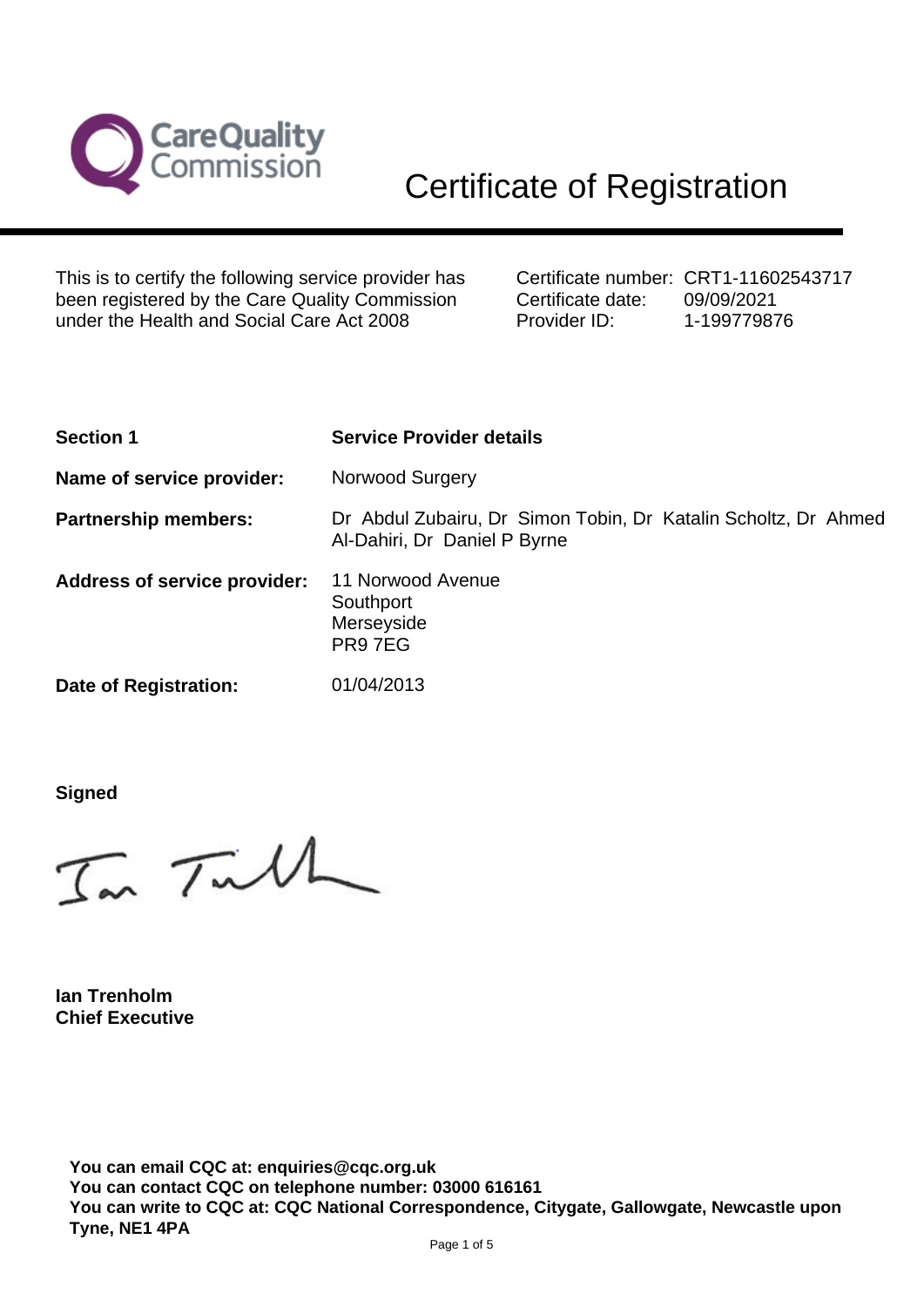# **Section 2**

**It is a condition of registration in respect of the regulated activity/ies shown below that the membership of the partnership is as follows:**

Dr Abdul Zubairu Dr Simon Tobin Dr Katalin Scholtz Dr Ahmed Al-Dahiri Dr Daniel Paul Byrne

**The Partnership** is registered in respect of Regulated Activity: **Diagnostic and screening procedures**

For Regulated Activity **Diagnostic and screening procedures** the Nominated Individual (where applicable) is: **N/A**

#### Conditions of registration that apply to: **Norwood Surgery** for **Diagnostic and screening procedures**

- 1. The registered provider must ensure that the regulated activity Diagnostic and screening procedures is managed by an individual who is registered as a manager in respect of that activity at or from all locations.
- 2. This Regulated Activity may only be carried on at or from the following locations:

| <b>Location Name and</b>                                    | <b>Norwood Surgery</b> |
|-------------------------------------------------------------|------------------------|
| address                                                     | 11 Norwood Avenue      |
|                                                             | Southport              |
|                                                             | Merseyside             |
|                                                             | PR97EG                 |
| <b>Location ID</b>                                          | 1-568213540            |
| <b>Additional conditions that</b><br>apply at this location |                        |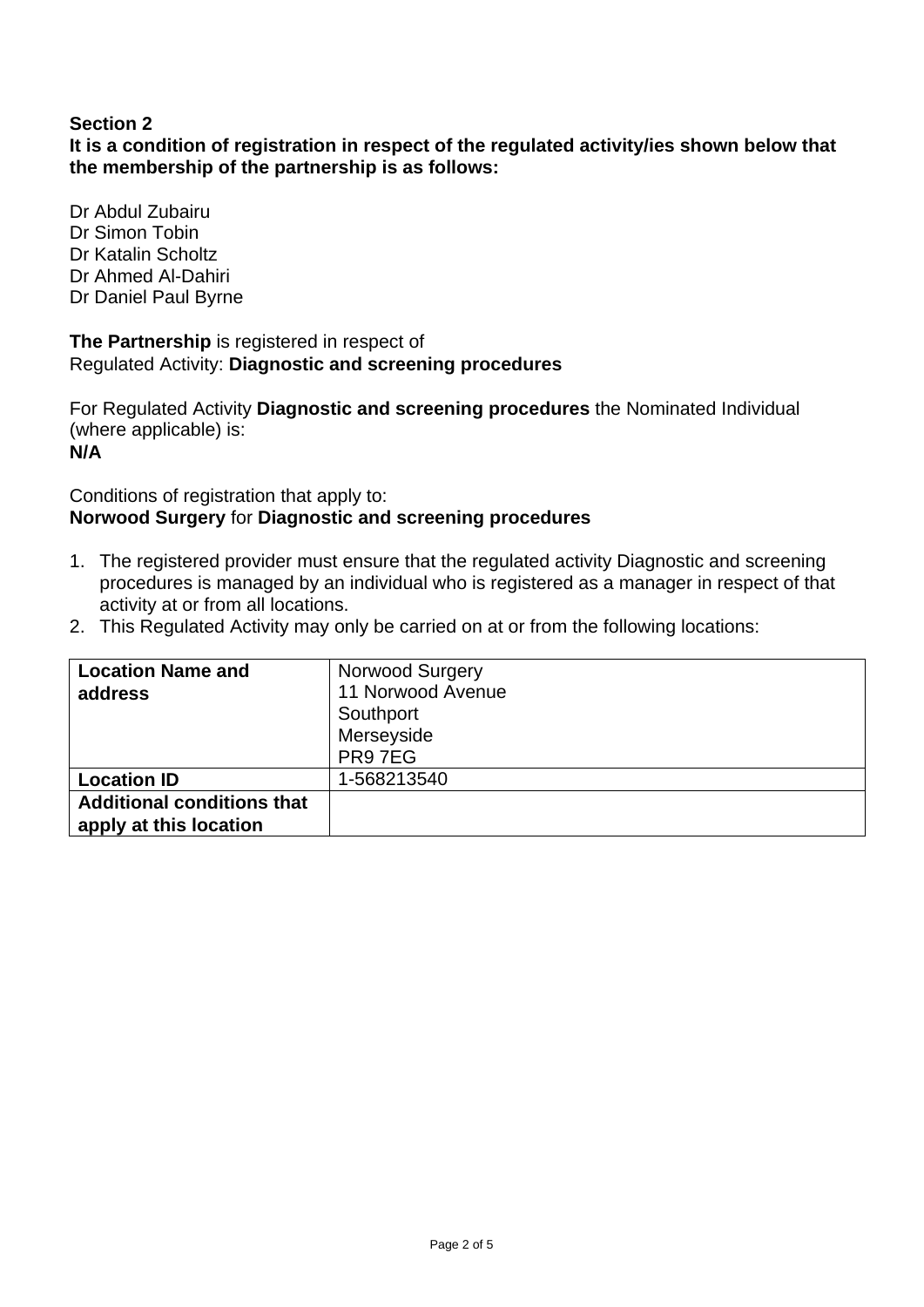# **The Partnership** is registered in respect of Regulated Activity: **Maternity and midwifery services**

For Regulated Activity **Maternity and midwifery services** the Nominated Individual (where applicable) is:

**N/A**

# Conditions of registration that apply to: **Norwood Surgery** for **Maternity and midwifery services**

- 1. The registered provider must ensure that the regulated activity Maternity and midwifery services is managed by an individual who is registered as a manager in respect of that activity at or from all locations.
- 2. This Regulated Activity may only be carried on at or from the following locations:

| <b>Location Name and</b>                                    | <b>Norwood Surgery</b> |
|-------------------------------------------------------------|------------------------|
| address                                                     | 11 Norwood Avenue      |
|                                                             | Southport              |
|                                                             | Merseyside             |
|                                                             | PR97EG                 |
| <b>Location ID</b>                                          | 1-568213540            |
| <b>Additional conditions that</b><br>apply at this location |                        |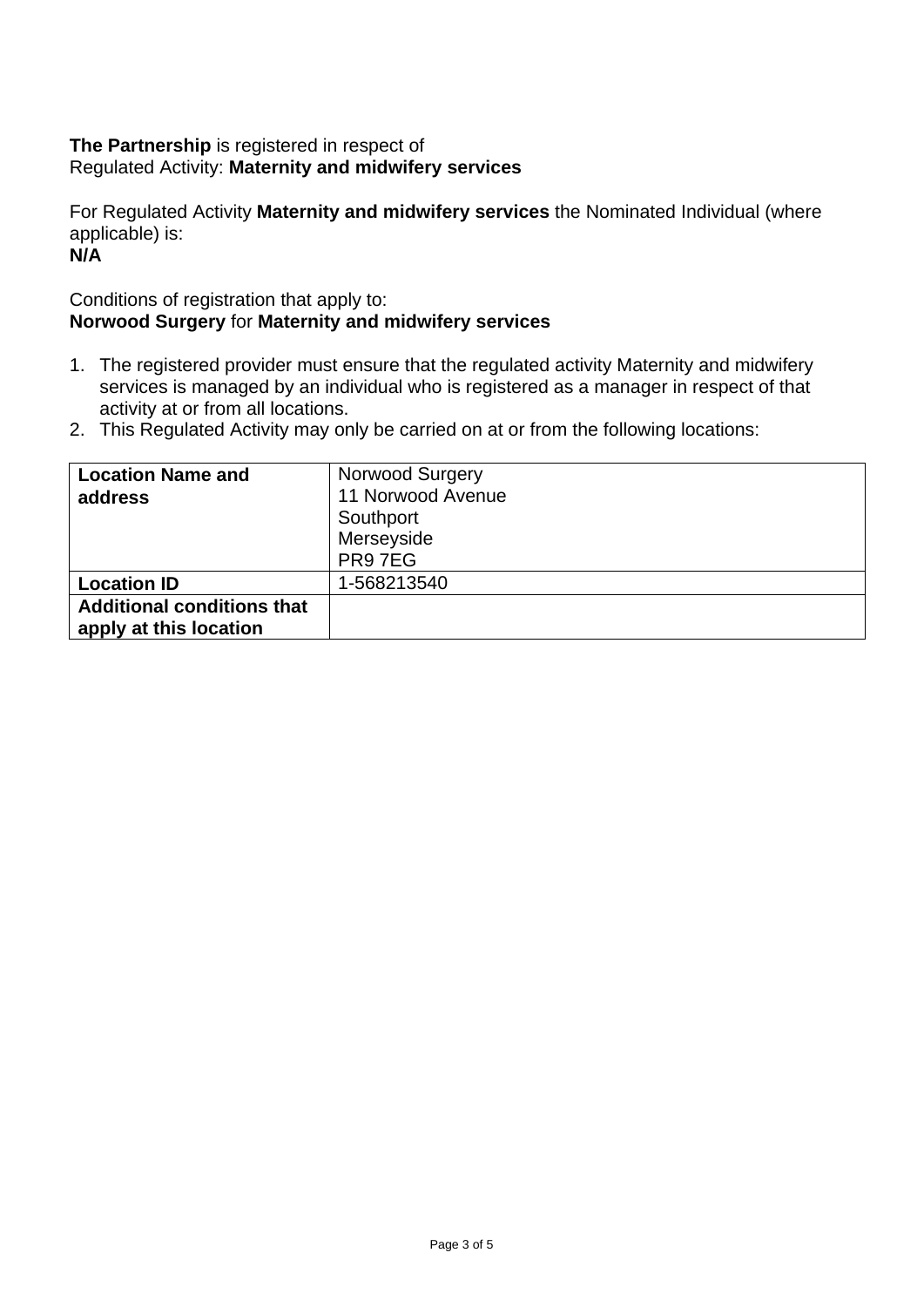## **The Partnership** is registered in respect of Regulated Activity: **Surgical procedures**

For Regulated Activity **Surgical procedures** the Nominated Individual (where applicable) is: **N/A**

## Conditions of registration that apply to: **Norwood Surgery** for **Surgical procedures**

- 1. The registered provider must ensure that the regulated activity Surgical procedures is managed by an individual who is registered as a manager in respect of that activity at or from all locations.
- 2. This Regulated Activity may only be carried on at or from the following locations:

| <b>Location Name and</b>                                    | Norwood Surgery   |
|-------------------------------------------------------------|-------------------|
| address                                                     | 11 Norwood Avenue |
|                                                             | Southport         |
|                                                             | Merseyside        |
|                                                             | PR97EG            |
| <b>Location ID</b>                                          | 1-568213540       |
| <b>Additional conditions that</b><br>apply at this location |                   |